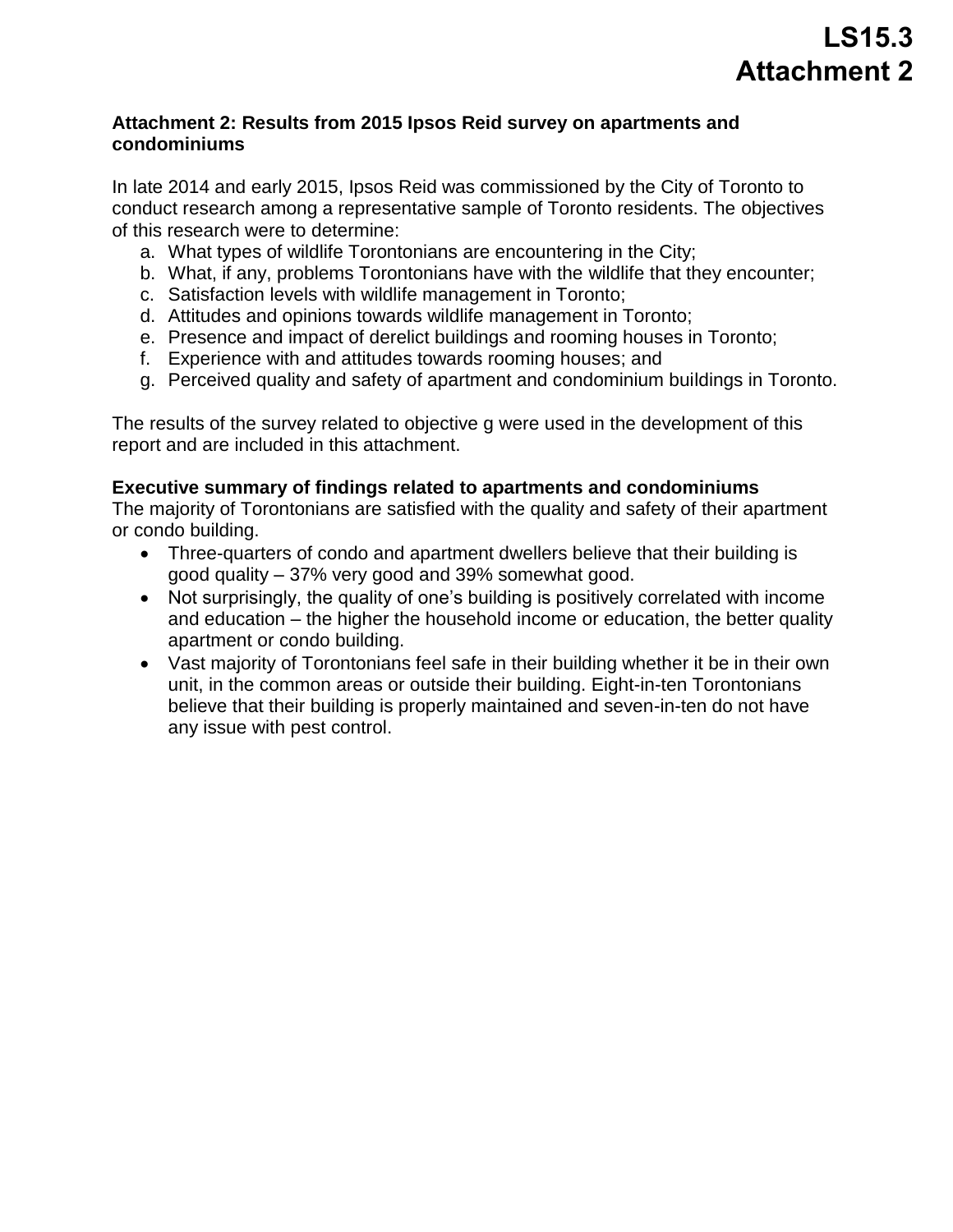

### **Research Methodology**

- Interviewing was conducted online via Ipsos Reid's iSay online panel.
- In total, n=1,011 interviewers were conducted with Toronto residents over the age of 18.
- Interviews were conducted between December  $1<sup>st</sup>$  and  $9<sup>th</sup>$ , 2014.
- The entire omnibus questionnaire took approximately 17 minutes.
- to the 2011 Canadian Census. **IF Interviewing quotas were administered and weighting was applied to the data to ensure** that the results of the survey are representative of the City of Toronto population according
- poll is accurate to within +/- 3.5 percentage points. **The precision of Ipsos online polls is measured using a credibility interval. In this case, the**

 throughout the report as such: Where possible we have shown significant differences using green and red highlighting

| Significantly higher |
|----------------------|
| Significantly lower  |

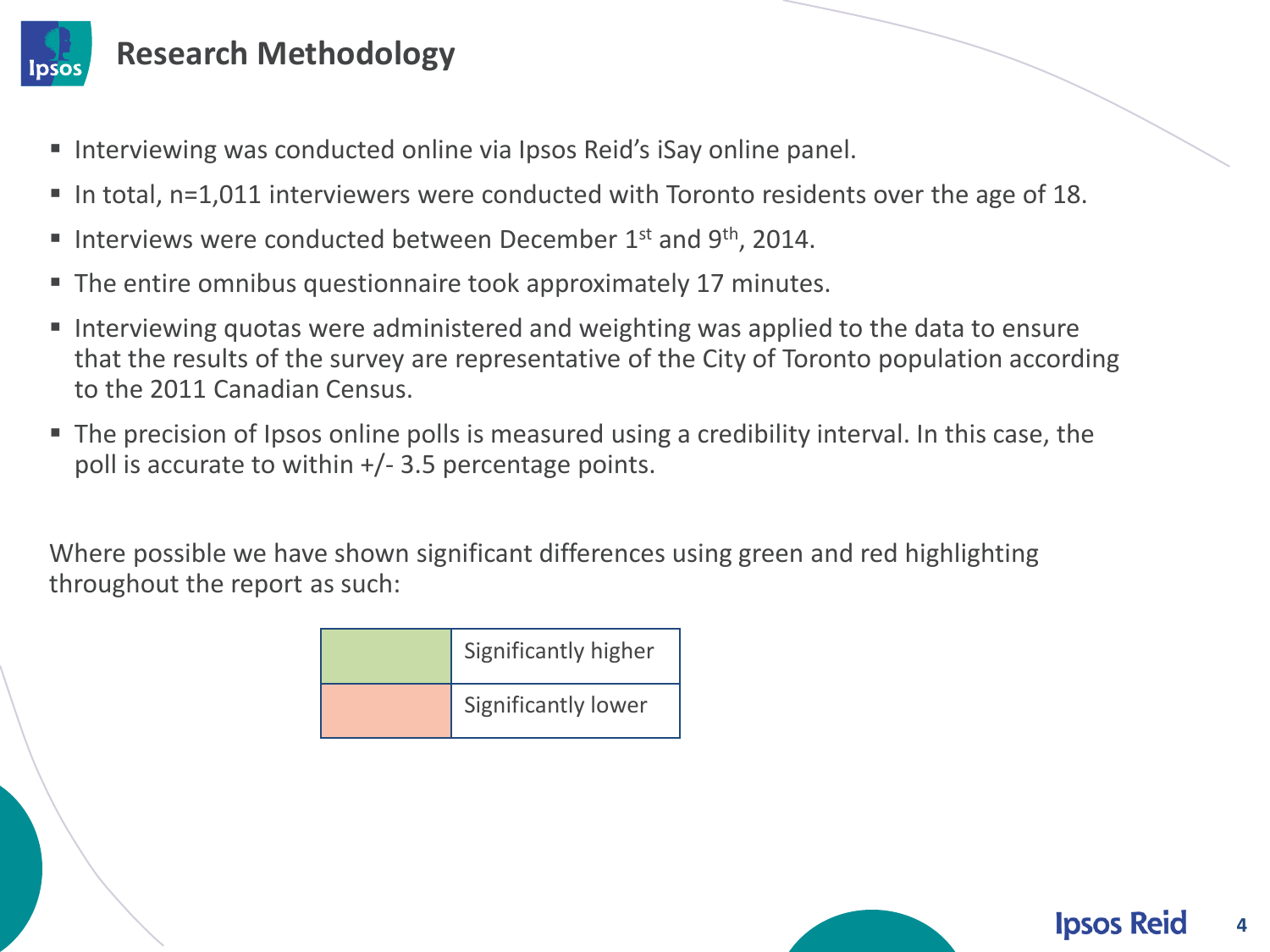

# **Apartments & Condos**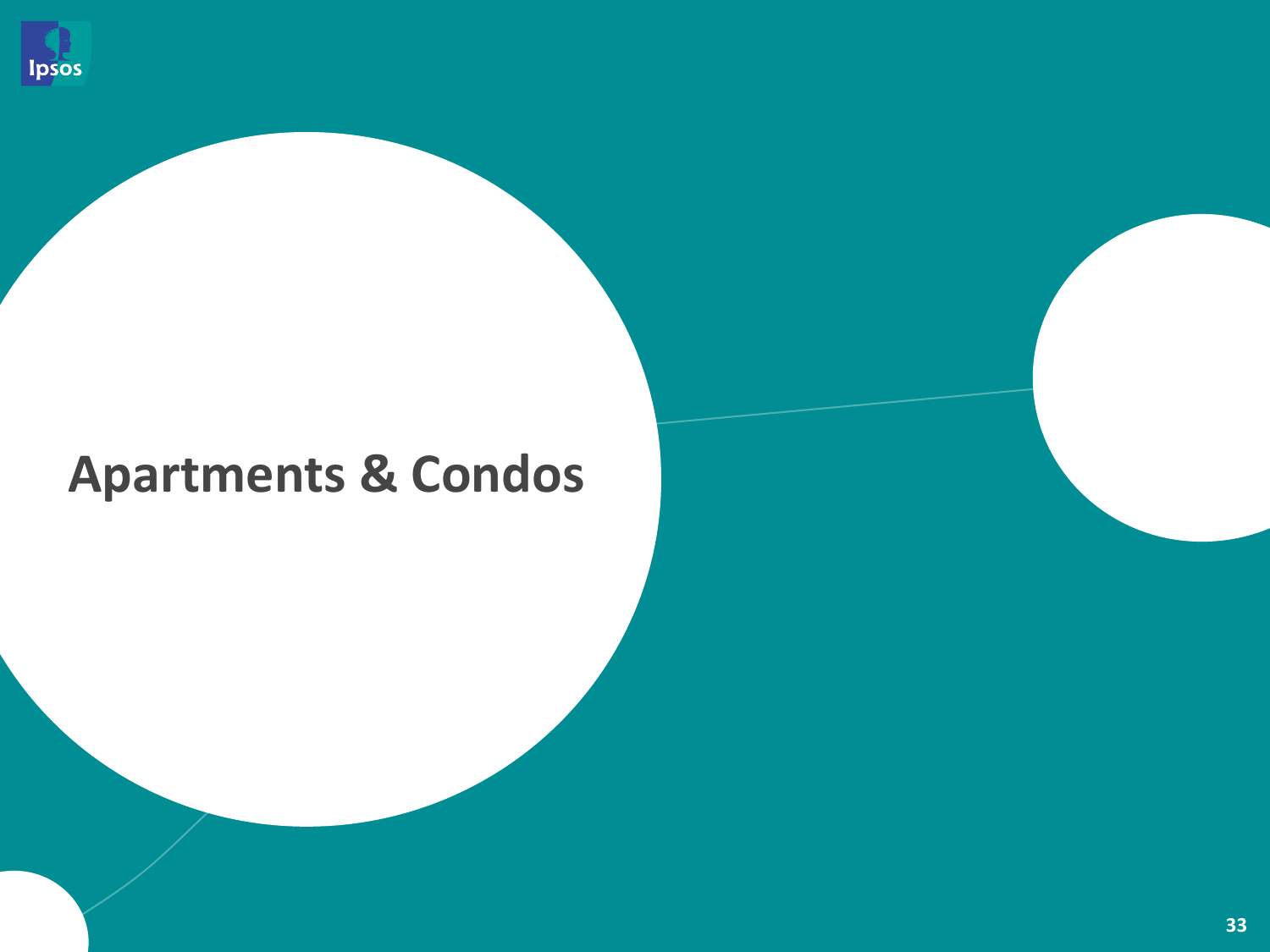#### **Quality of Apartment / Condominium Building**  Ipsos

- • Three-quarters of Condo and Apartment dwellers believe that their building is good quality 37% very good and 39% somewhat good.
- • Not surprisingly, the quality of one's building is positively correlated with income and education the higher the household income or education, the better quality apartment or condo building.
- • Condo dwellers and unit owners are significantly more likely to say that the quality of their building is good compared to apartment dwellers and renters.



|        | <b>Quality of Building</b>              |     |             |     |
|--------|-----------------------------------------|-----|-------------|-----|
|        | <b>Condo</b><br><b>Apartment</b><br>Own |     | <b>Rent</b> |     |
| % Good | 66%                                     | 91% | 92%         | 67% |
| % Poor | 14%                                     | 2%  | 1%          | 14% |

B16. How would you rate the quality of your building, would you say that it is...? Base: Respondents residing in Apartment or Condominium (n=465) **34 Server of Condominium (n=465) 34 34 34**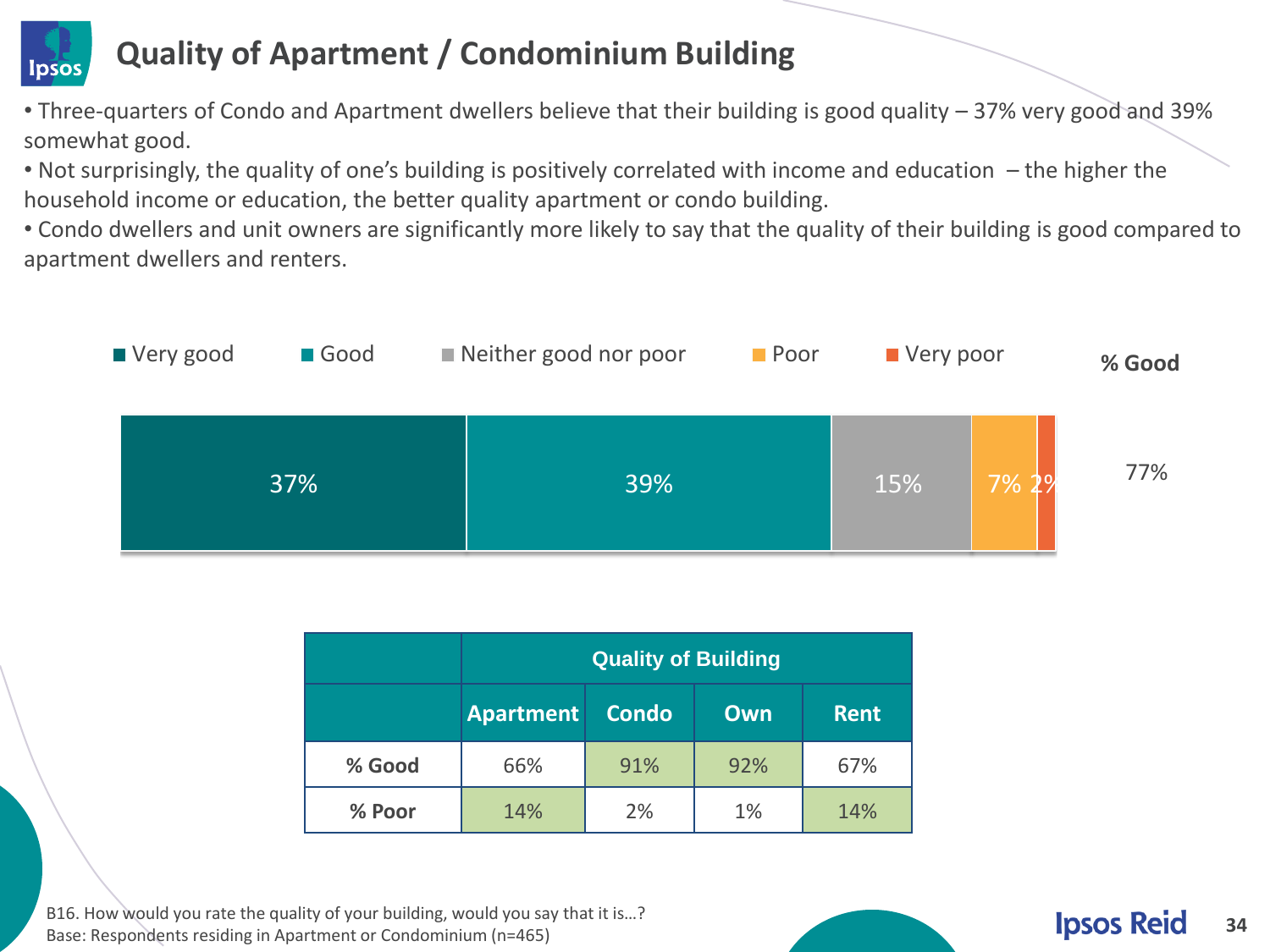

### **Opinions on Apartment and Condo Buildings**

 • Vast majority of Torontonians feel safe in their building whether it be in their own unit, in the common areas or outside their building. Eight-in-ten Torontonians believe that their building is properly maintained and seven-in-ten do not have any issue with pest control.

 • There exist no significant differences of opinion based on region or gender but it is noteworthy that residents over 55 are most likely to agree with all of the statements about their building.



 B17. Would you strongly agree, somewhat agree, nether agree nor disagree, somewhat disagree, or strongly disagree with the following statements about your dwelling or unit in your building? Base: Respondents residing in Apartment or Condominium (n=465)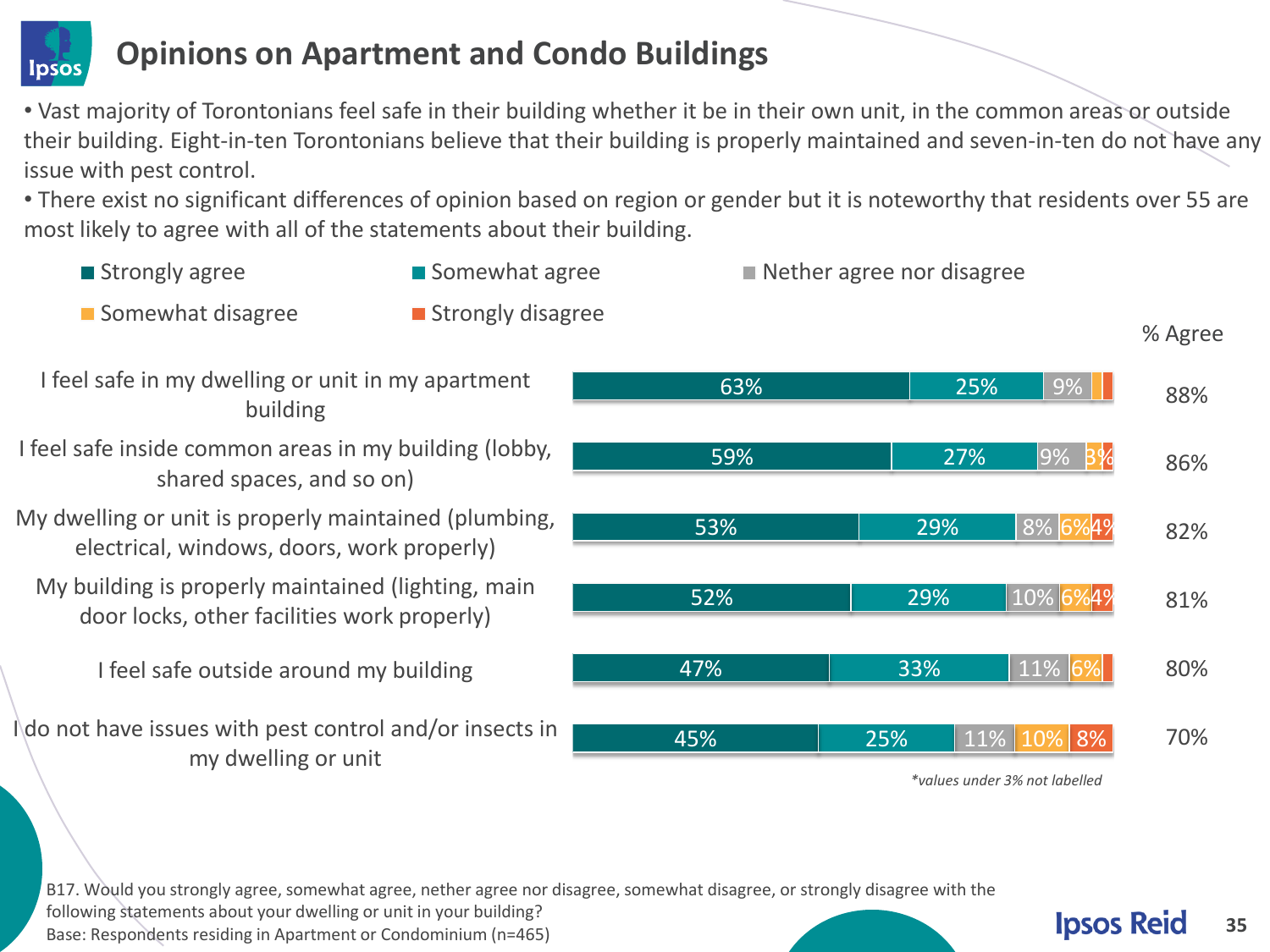

### **Opinions on Apartment and Condo Buildings**

- Across the board opinions are significantly higher for condo dwellers and unit owners.
- There is a particularly large difference of opinion between on the issue of pest control.

| <b>Strongly/Somewhat Agree</b>                                                                         | Own | Rent | Apartment | Condo |
|--------------------------------------------------------------------------------------------------------|-----|------|-----------|-------|
| I feel safe in my dwelling or unit in my<br>apartment building                                         | 96% | 83%  | 81%       | 96%   |
| I feel safe inside common areas in my building<br>(lobby, shared spaces, and so on)                    | 96% | 80%  | 78%       | 95%   |
| My dwelling or unit is properly maintained<br>(plumbing, electrical, windows, doors, work<br>properly) | 93% | 75%  | 72%       | 94%   |
| My building is properly maintained (lighting,<br>main door locks, other facilities work properly)      | 92% | 75%  | 73%       | 92%   |
| I feel safe outside around my building                                                                 | 89% | 75%  | 74%       | 89%   |
| I do not have issues with pest control and/or<br>insects in my dwelling or unit                        | 87% | 61%  | 57%       | 88%   |

 *\*values under 3% not labelled* 

 B17. Would you strongly agree, somewhat agree, nether agree nor disagree, somewhat disagree, or strongly disagree with the following statements about your dwelling or unit in your building? Base: Respondents residing in Apartment or Condominium (n=465)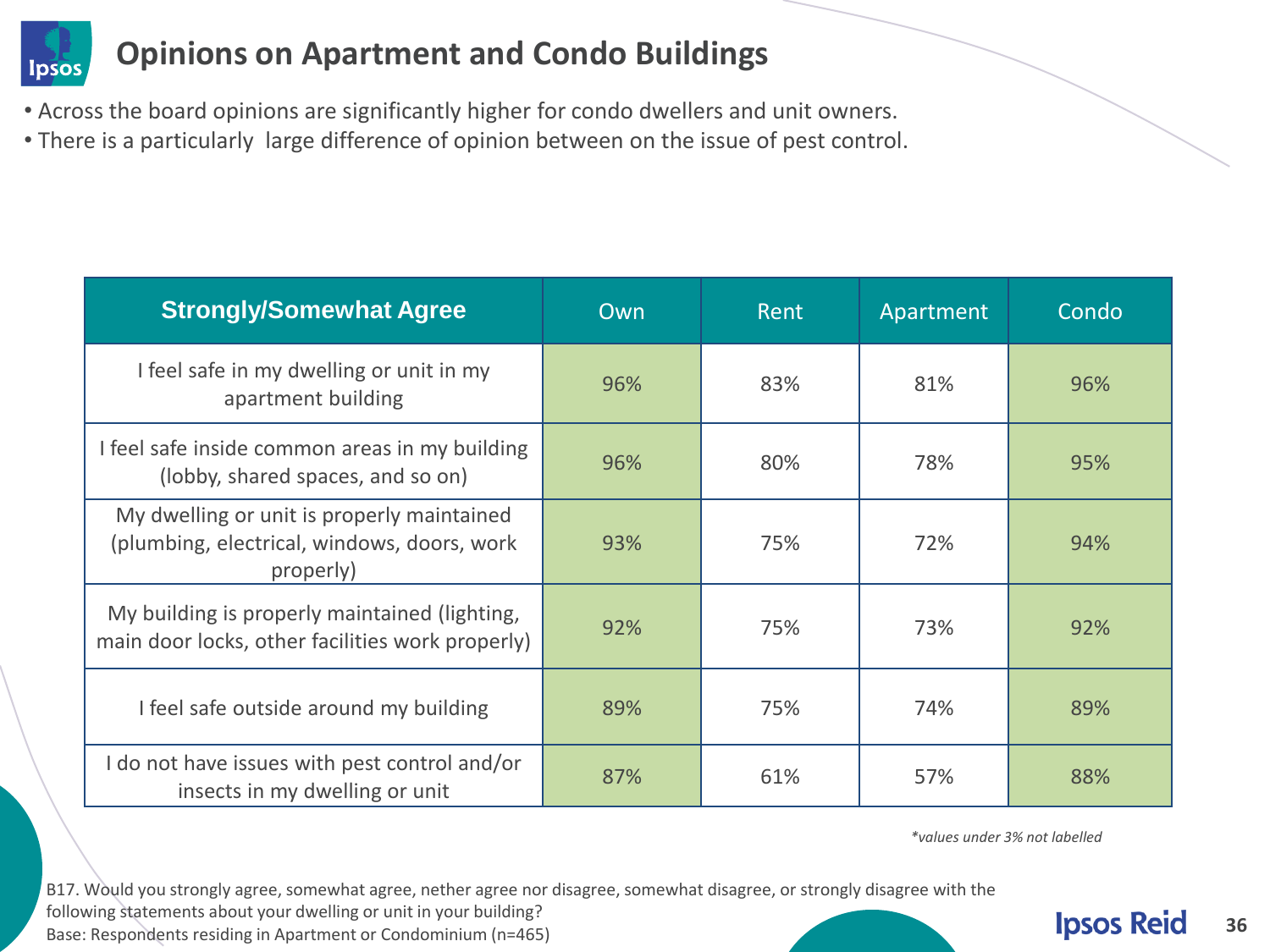

# **Demographic Profile**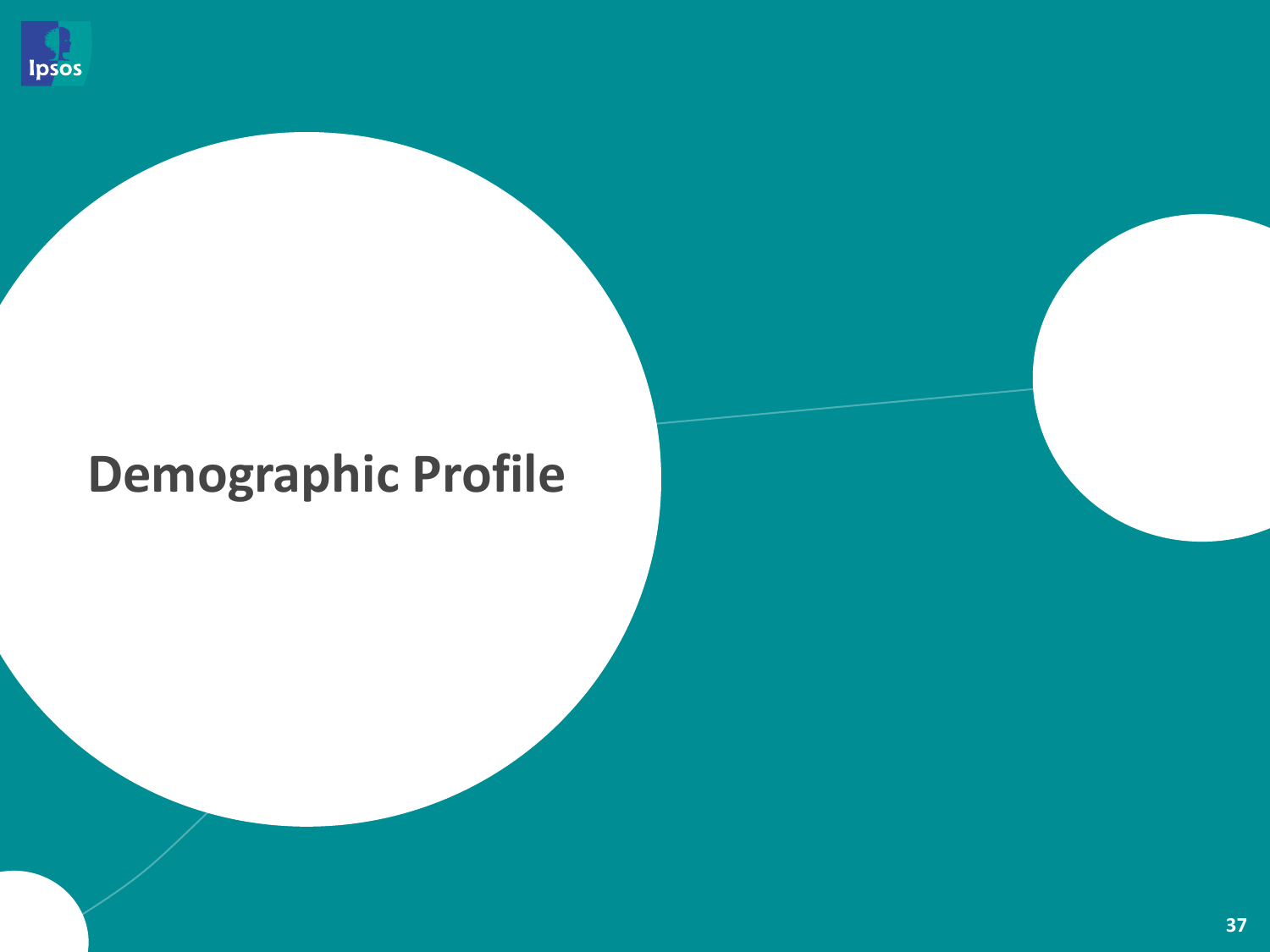

## **Demographic Profile**

| Age       |     |  |
|-----------|-----|--|
| $18 - 34$ | 31% |  |
| $35 - 54$ | 37% |  |
| $55+$     | 32% |  |

| <b>Gender</b> |     |
|---------------|-----|
| Male          | 47% |
| Female        | 53% |

| <b>Number of residents at current address</b> |     |  |
|-----------------------------------------------|-----|--|
|                                               | 29% |  |
|                                               | 33% |  |
| 3                                             | 32% |  |
|                                               | 13% |  |
|                                               | 6%  |  |

#### **Have lived in Toronto...**

| Less than 1 year          | 1%  |
|---------------------------|-----|
| 1 to just under 5 years   | 10% |
| 5 to just under 10 years  | 9%  |
| 10 to just under 20 years | 15% |
| 20 years or more          | 66% |

| <b>Country of Birth</b> |     |
|-------------------------|-----|
| Canada                  | 67% |
| Elsewhere               | 34% |

| Home status |     |
|-------------|-----|
| Own         | 62% |
| Rent        | 38% |

## **Ipsos Reid**